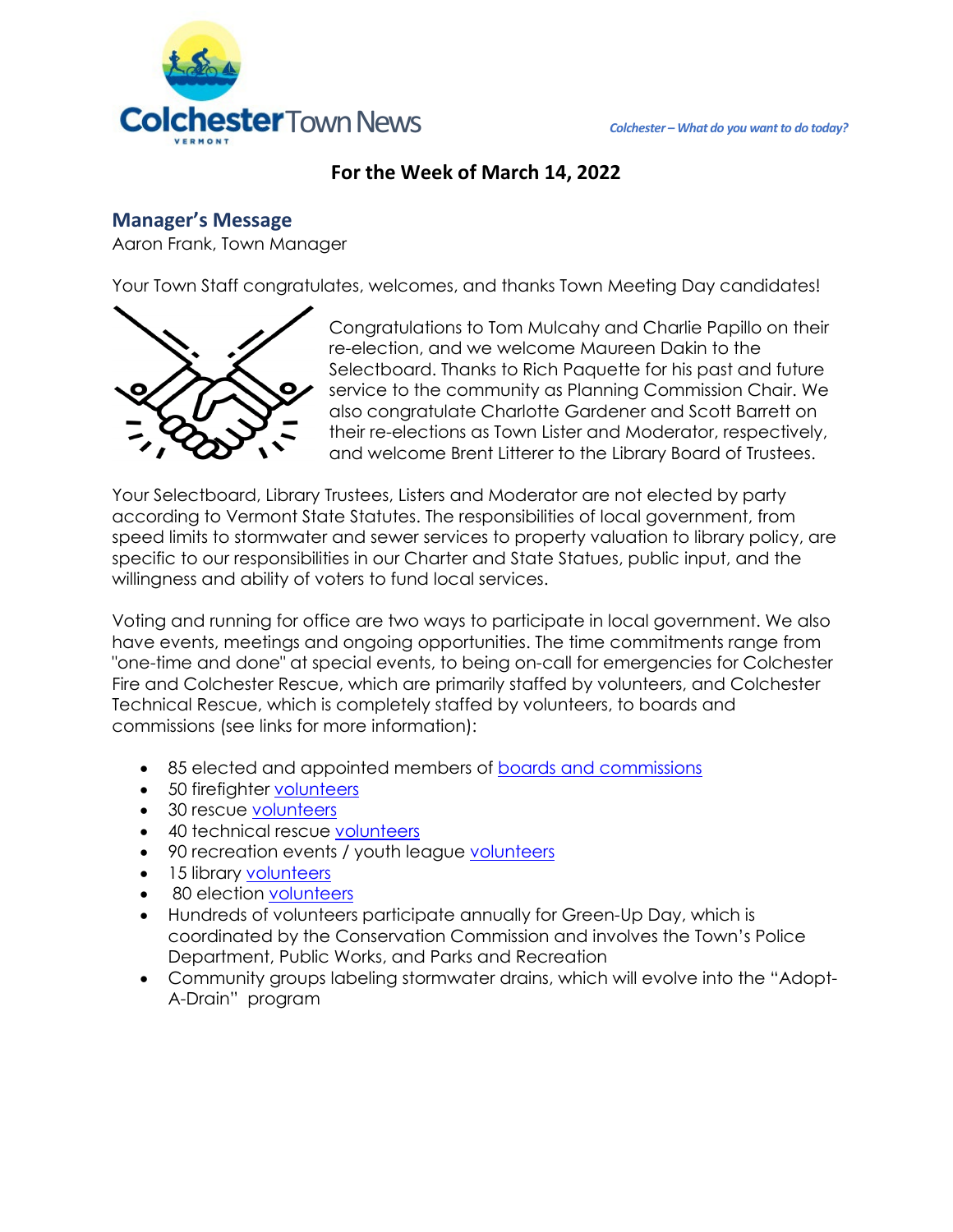

There are also volunteer opportunities specifically for youth:

- **Get Engaged Student Volunteer Program**: Since 2016, the Town of Colchester has invited Colchester High School students who are in grades 10-12 and Colchester residents to join a participating Board or Commission as a youth member for a term of one year. Students will be mentored by a board / commission member and may have the option to renew their student terms or join the board/commission as an adult member at the age of 18. Participation in the program can count toward the student's volunteer work required for graduation.
- **Fire Department Cadet Members:** Cadet Firefighters train with the department and receive certifications but do not directly engage in operations that are immediate danger to life and health. Cadet firefighters may obtain and maintain certifications in Emergency Medical Response and perform these duties for the Department.
- **Youth Rescue Volunteers:** Five current volunteer members of Colchester Rescue began as youth members. As COVID cases fall, Colchester Rescue is exploring how to re-introduce youth training and volunteering opportunities.
- **Youth Library Volunteers:** Colchester's Burnham Library has three distinct roles for Teen Volunteers in the areas of shelving books, cleaning and painting.



**Municipal Service Budget Comparison:** Seventeen Chittenden County municipal governments voted on budgets or tax rates for Town Meeting Day. Budget increases ranged from 20% to 1.3% ,with an average of 8.5%. Colchester's increase was 2.9%.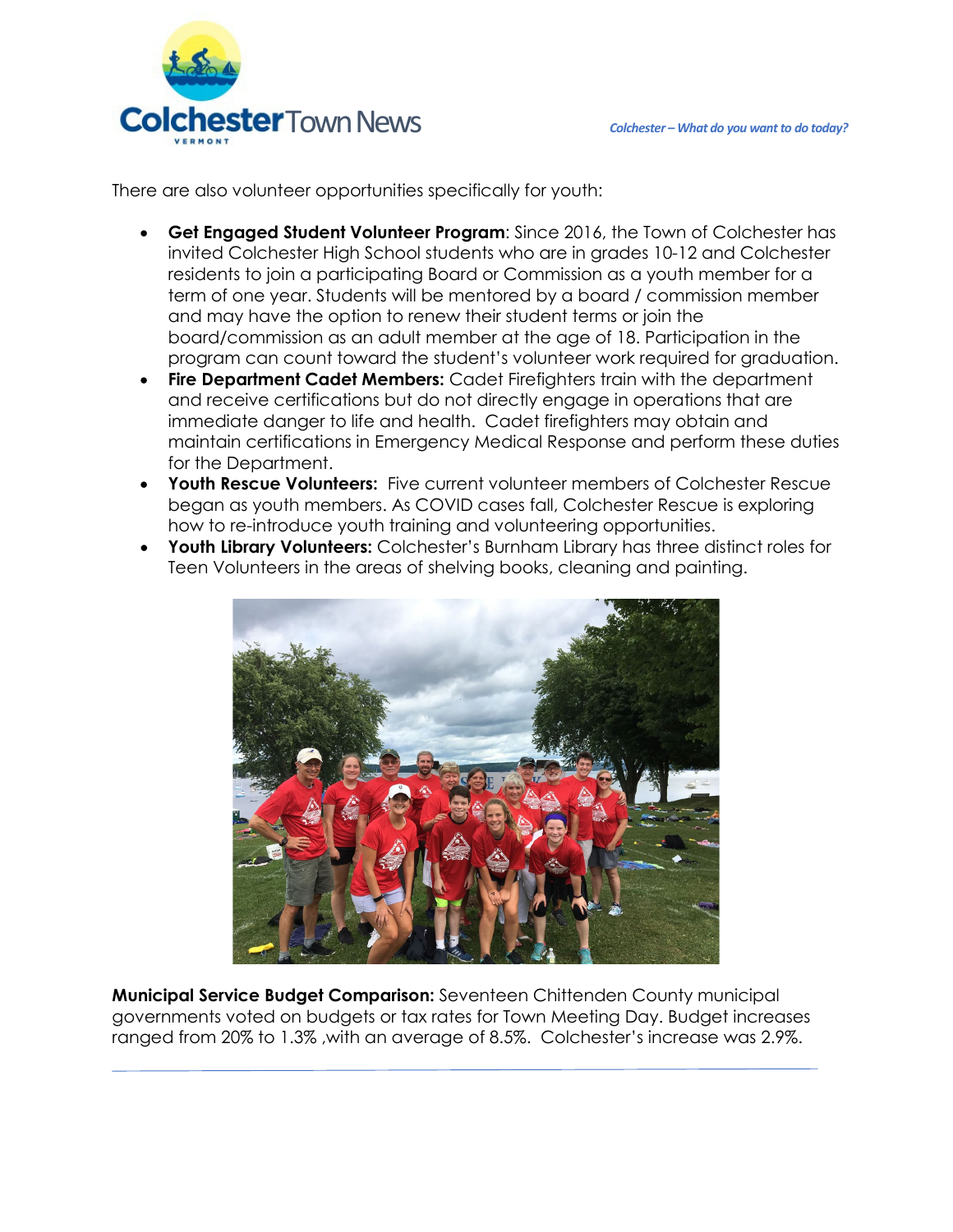

On March 9, 2022 we welcomed Anders Proft and Joshua Callahan as Police Officers Recruits for Town of Colchester. Colchester Police Chief Doug Allen officially "swore in" Anders Proft and Joshua Callahan as two new Officer Recruits who will begin by attending the 113<sup>th</sup> Training Class for Police Professionals in Pittsford, VT starting March 21, 2022.





Town

Manager Frank recognized the 'round the clock responsibilities of local government staff to service the public, often in tough situations and

weather. He welcomed the two and shared the Town's support in their year-long training and their careers as Colchester Police Officers.

Anders Proft has trained as a forest firefighter, worked in farming, and completed an educational program wellsuited for policing, with education ranging from conflict resolutions, sociology, and communications.



Joshua Callahan has trained and served as an emergency medical technician and has experience in criminal justice through his service to the military police patrolling base.



## **Colchester Historical Society Update**

In commemoration of Women's History Month this year, the Colchester Historical Society has chosen to honor Electa "Etta" Cook Burnham (1863-1939) for her contribution in establishing Burnham Memorial Library.

Etta Burnham was born in Colchester and grew up on a farm on Mill Pond Road. In 1883, she moved to Gardner, MA with her husband Herbert Burnham of Johnson, VT. There, both of them became active in local church and

community activities. Following Mr. Burnham's retirement, the couple returned to Colchester and settled quickly into service to the Colchester community. Herbert

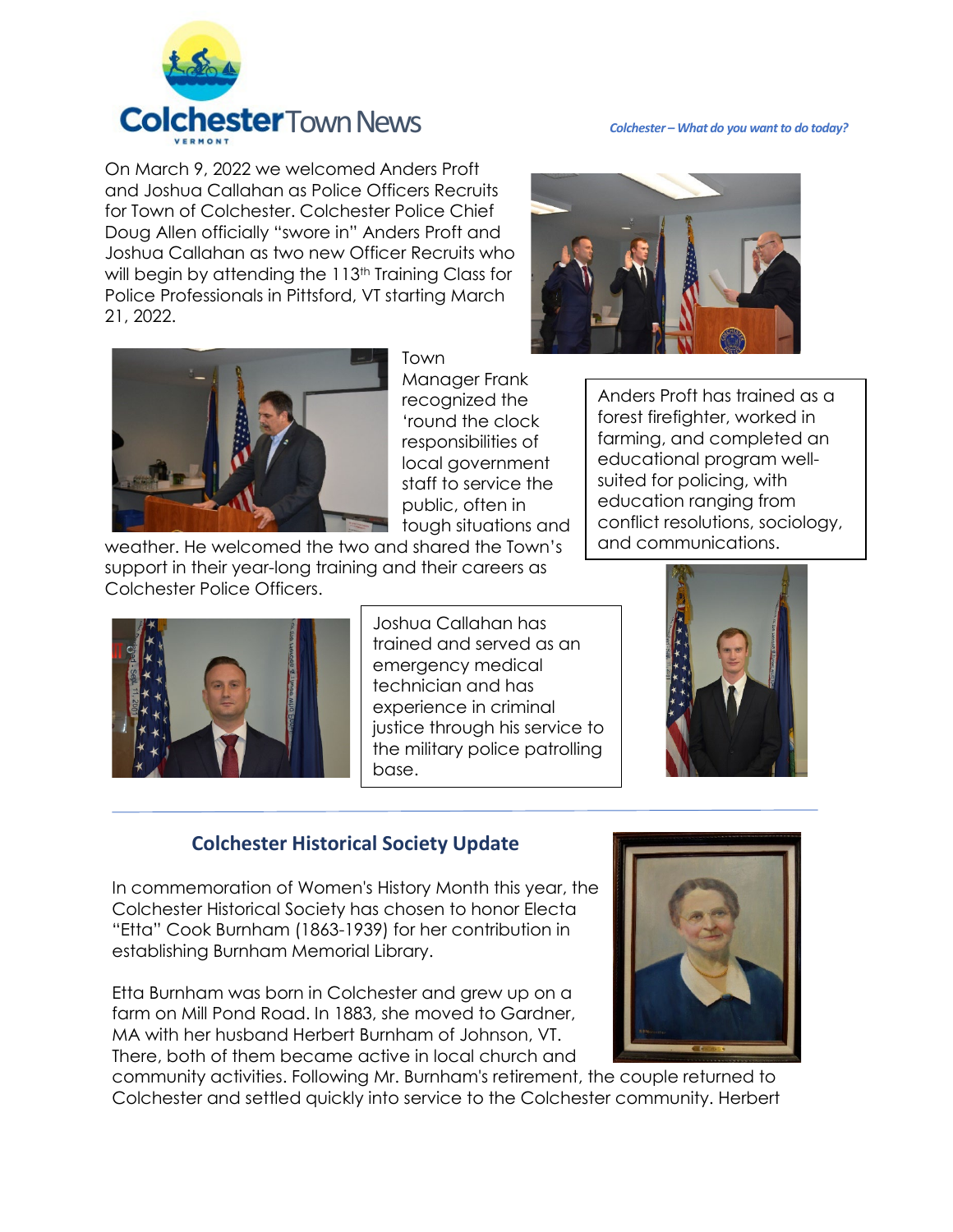

Burnham passed away in 1932, and Etta continued living in Colchester and remained active in the Colchester community until her death in 1939. In her will, she left most of her estate to "build, furnish, and maintain a library." Her stated preference was for a building similar to the one in Underhill Flats and that it be built on property then known as "Church Park." Etta's wish for that location was honored when the land was leased from the Congregational Church for \$1. In its first year, the new library held 2,258 books; total budget for the library was \$229.76.

Today, Burnham Memorial Library houses more than 50,000 physical items and provides access to a growing digital collection. Programming spans offerings for babies to seniors, with something to meet all interests. For more information about the Burnham Memorial Library, please visit [https://colchestervt.gov/3100/Library.](https://colchestervt.gov/3100/Library)

**To read the full article:** [https://www.colchestersun.com/news/colchester-historical](https://www.colchestersun.com/news/colchester-historical-society-honors-electa-etta-burnham/article_f04e51b8-9ef7-11ec-942e-d3fbf3722bdd.html)[society-honors-electa-etta-burnham/article\\_f04e51b8-9ef7-11ec-942e](https://www.colchestersun.com/news/colchester-historical-society-honors-electa-etta-burnham/article_f04e51b8-9ef7-11ec-942e-d3fbf3722bdd.html)[d3fbf3722bdd.html](https://www.colchestersun.com/news/colchester-historical-society-honors-electa-etta-burnham/article_f04e51b8-9ef7-11ec-942e-d3fbf3722bdd.html)

# **Vermont Community Loan Fund**

Vermont's nonprofits may have financing and other resources available to them through the Vermont Community Loan Fund (VCLF).



VCLF lends to community organizations that provide essential services and opportunities to Vermonters, including rural health centers, youth/family organizations, recreational centers, elder care facilities, arts organizations, preservation organizations, historical societies & other cultural organizations. BASIC ELIGIBILITY: Vermont nonprofit and forprofit organizations that provide vital community services; Benefit Vermonters earning less than 80% of the median income; and are unable to obtain credit at reasonable rates and terms. ACCEPTABLE USES: Real estate acquisition; Construction; Rehabilitation; Bridge financing; and, Equipment purchases. For further information and application, contact Barbara Petrie, Loan Administrator, at [barbara@vclf.org](mailto:barbara@vclf.org) or (802) 223-4425.



# **COVID-19 Updates**

According to the CDC, Chittenden County is at medium risk for COVID. Following CDC and State guidance, and based on our current risk, the Town is not mandating masks in Town Hall. Library and Recreation Programs may vary by location and program. Any person wishing to wear a mask is encouraged to do so.

For VT COVID-19 Data Summaries and COVID-19 Community Risk Levels visit: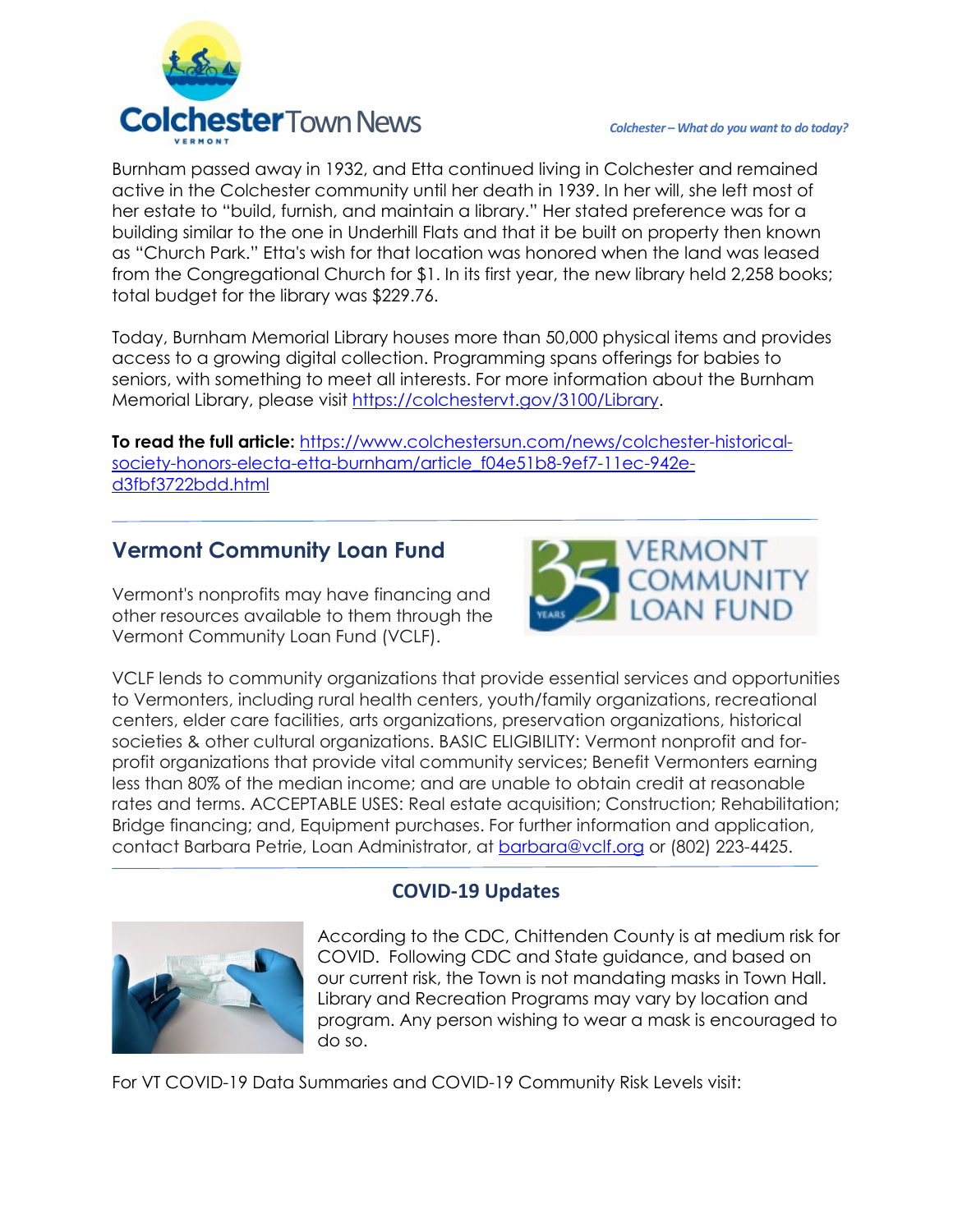

- [https://www.healthvermont.gov/sites/default/files/documents/pdf/COVID19-](https://www.healthvermont.gov/sites/default/files/documents/pdf/COVID19-Weekly-Data-Summary-3-3-2022.pdf) [Weekly-Data-Summary-3-3-2022.pdf](https://www.healthvermont.gov/sites/default/files/documents/pdf/COVID19-Weekly-Data-Summary-3-3-2022.pdf)
- [https://www.cdc.gov/coronavirus/2019-ncov/your-health/covid-by](https://www.cdc.gov/coronavirus/2019-ncov/your-health/covid-by-county.html?msclkid=467f9545a17b11ec9f75841675f755c6)[county.html?msclkid=467f9545a17b11ec9f75841675f755c6](https://www.cdc.gov/coronavirus/2019-ncov/your-health/covid-by-county.html?msclkid=467f9545a17b11ec9f75841675f755c6)

Information about the requirements and recommendations for masking is available here:<https://www.healthvermont.gov/covid-19/protect-yourself-others>

**Vaccines & Boosters**: The most protection against COVID-19 comes from getting vaccinated (age 5+) and boosted (age 12+). To find a clinic, visit: <https://www.healthvermont.gov/covid-19/vaccine/getting-covid-19-vaccine> or <https://vermont.force.com/events/s/selfregistration>

You can also walk in at CVS, Hannaford Food and Drug, Walmart, Price Chopper/Market 32, Rite Aid, Shaw's Supermarket, or Costco or get an appointment with [Kinney Drugs,](https://kinneydrugs.com/pharmacy/covid-19/vaccination-scheduling/) [CVS,](https://www.cvs.com/immunizations/covid-19-vaccine) [Walgreens](https://www.walgreens.com/schedulevaccine)**,** [Northfield Pharmacy](http://www.northfieldpharmacy.com/)**,** or [UVMMC Outpatient](https://www.uvmhealth.org/medcenter/departments-and-programs/pharmacy-services/schedule-your-covid-19-vaccine)  [Pharmacies](https://www.uvmhealth.org/medcenter/departments-and-programs/pharmacy-services/schedule-your-covid-19-vaccine)**.**

**Testing:** There are now two option for testing, on-site and at-home. To find a testing location near you, visit: [https://www.healthvermont.gov/covid-](https://www.healthvermont.gov/covid-19/testing/where-get-tested#where)[19/testing/where-get-tested#where](https://www.healthvermont.gov/covid-19/testing/where-get-tested#where)

If you hope to test from home, the Federal Government may have free, at-home tests available. Visit<https://www.covidtests.gov/> to order tests from the Federal Government via the USPS.

#### **If you test positive for COVID-19:**

- Isolate at home away from others for 5-10 days
- Reach out and inform close contacts immediately
- You can leave your home after day 5 if:
	- o You have two negative antigen tests performed at least 24 hours apart beginning no earlier than day 4\*
	- o AND you never had symptoms, or your symptoms have improved, and you feel better
	- o AND you have had no fever for at least 24 hours without the use of medicine that reduces fevers
	- o AND you wear a mask around others through day 10.
- Guidance from the State on How to Isolate, Test, and Notify Close-Contacts: [https://www.healthvermont.gov/covid-19/symptoms-sickness/what-do-if-you](https://www.healthvermont.gov/covid-19/symptoms-sickness/what-do-if-you-test-positive-covid-19)[test-positive-covid-19](https://www.healthvermont.gov/covid-19/symptoms-sickness/what-do-if-you-test-positive-covid-19)